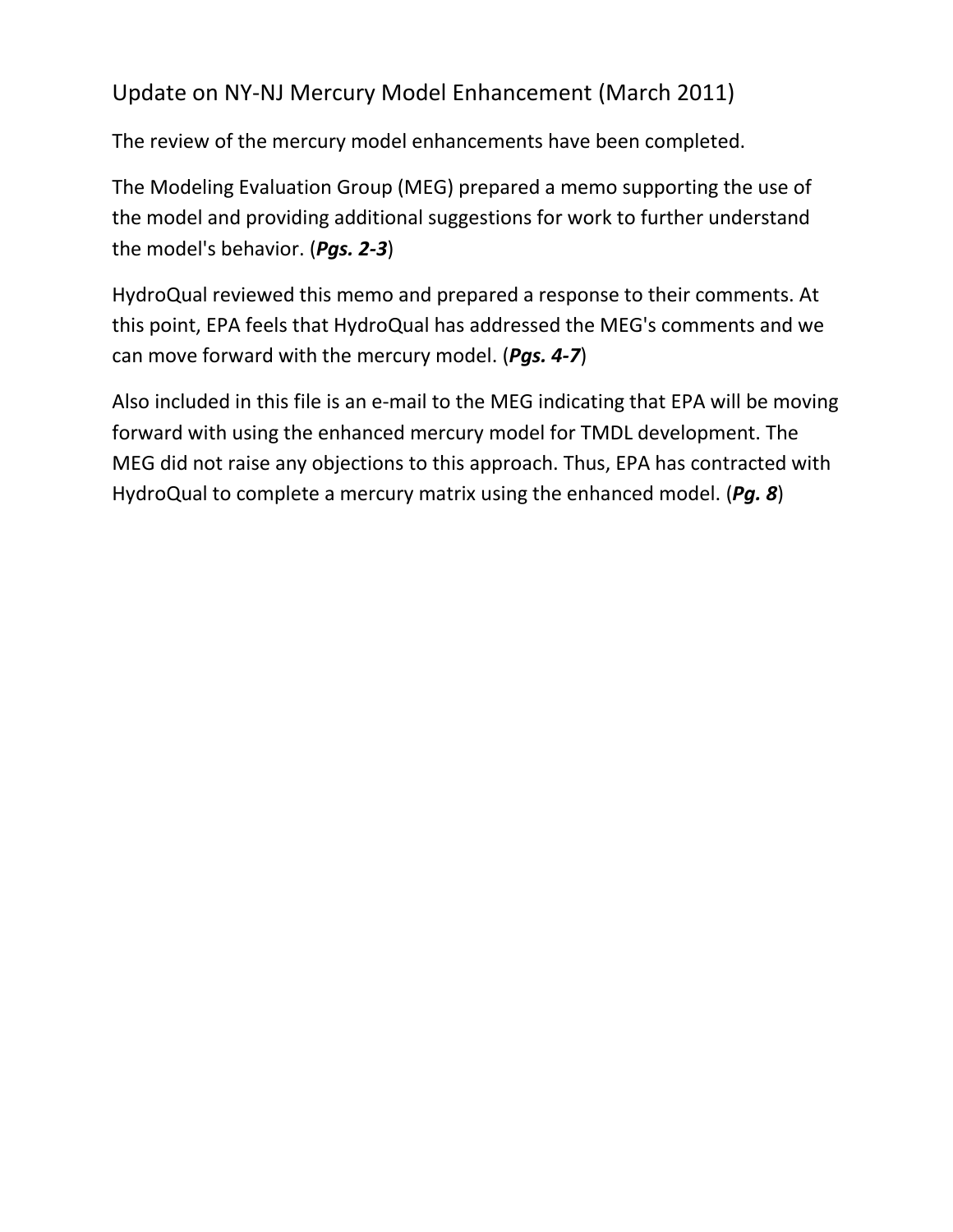November 18, 2010

To: Susy King, NEIWPCC

From: Joe DePinto (Senior Scientist, LimnoTech) and Chad Hammerschmidt (Assistant Professor, Wright State University)

Re: Recommendation on enhanced mercury model for the development of TMDLs

We have reviewed the enhanced CARP mercury model that has been revised for New York/New Jersey Harbor TMDL development purposes. This review was conducted through our reading of the "Technical Memorandum Report Refining the CARP Mercury Model" document and via interactive conference call with HydroQual on 20 Oct 2010.

The CARP mercury model for the Harbor was revised by HydroQual based on comments from a Model Evaluation Group in 2007. A major model revision was a change in the estimation of the Hg methylation and methylmercury (MeHg) demethylation rates. The MeHg demethylation process in the aerobic layer of sediments was reformulated to be a function of the modelcomputed sediment oxygen demand, where it is shown that the sediment oxygen demand is a good surrogate for microbial activity. The method used to estimate gross Hg methylation rate and gross MeHg demethylation rate seems reasonable, given the data available for net MeHg production rate. Importantly, modeled net MeHg production rates compare well with measured rates at several stations in the Harbor where the modeled and empirical data were contrasted.

The revised model does a much better job of simulating the Hg(II) and MeHg levels and fluxes in the system than the previous version of the model, including both absolute comparisons with empirical data and the comparison of probability distributions in the system. Compared to empirical results for particular locations in the Harbor, the revised model predicts sediment particulate MeHg very well and particulate Hg(II) within a factor of about two, but it underpredicts pore water MeHg and over-predicts pore water Hg(II). However, sediment-water fluxes of MeHg from the revised model compare well with measured fluxes and appear to capture seasonal variations. The revised model appears to do a good job in predicting water-column Hg(II) and MeHg, although it under-predicts water column Hg(II) and MeHg in the North River area where model results are compared to the Heyes et al. (2004) data. Discrepancies in this region of the system may result from Heyes and colleagues intentionally sampling in the turbidity maximum. Nevertheless, the model calibration overall is quite good and seems like it is ready for application.

However, before the model is applied to the TMDL calculation, we would like to see a few more sensitivity and diagnostic runs to evaluate the model's behavior relative to its use for the TMDL:

1) Compare model computed distribution coefficients for Hg(II) and MeHg in the water column and sediments to those that have been measured. This might provide some insight on a critical condition for the TMDL.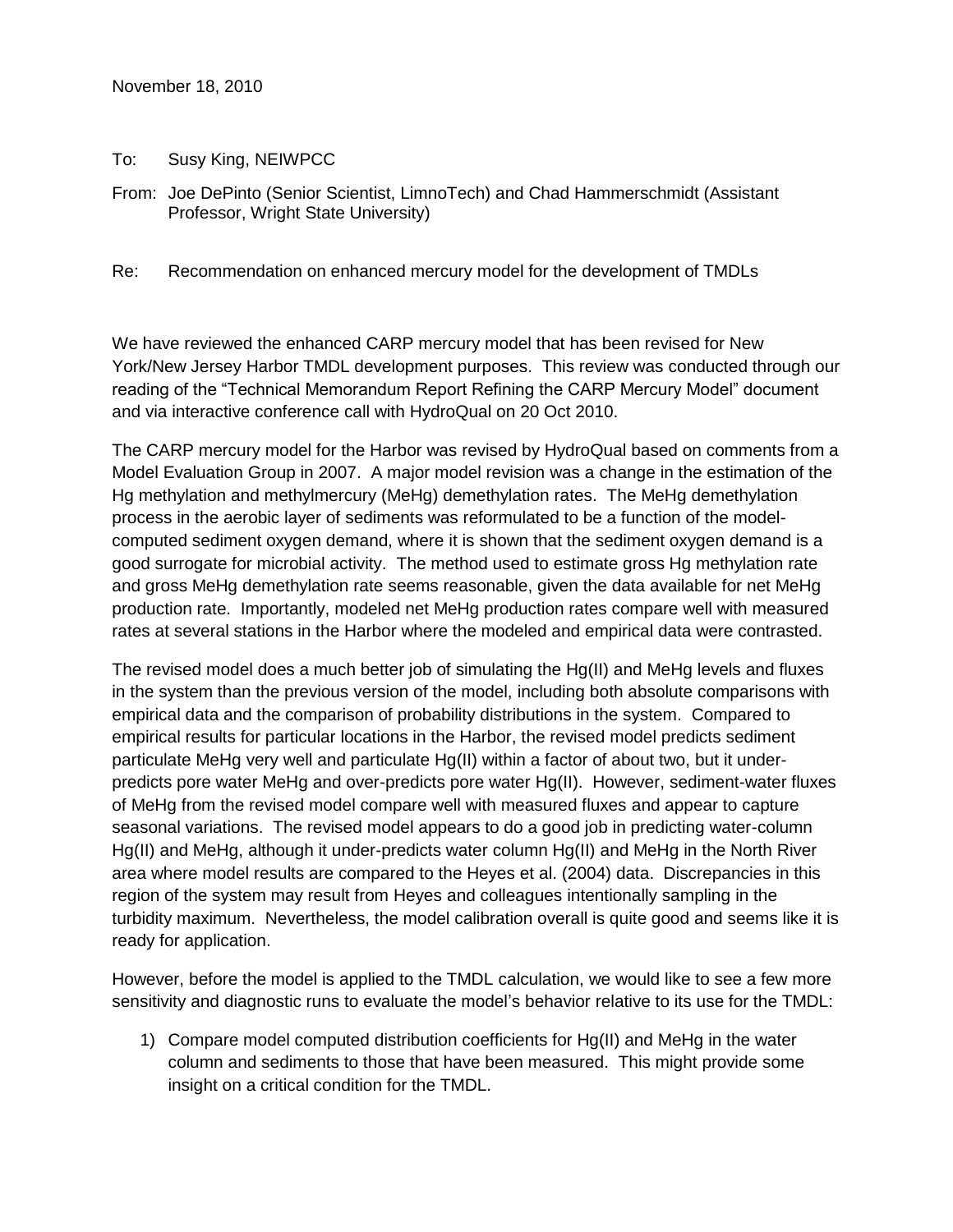- 2) Run a series of sensitivity analyses with the model to assess its response to i) variations of organic carbon loads (both external and internal), and ii) variations of Hg methylation rates and MeHg demethylation rates with the uncertainty of the model relationship for their determination (maybe this has been done already). This sensitivity analysis may provide useful information for establishing a TMDL margin of safety.
- 3) Run the model to steady state with respect to the average Hg loadings during the calibration period to determine how far the system is from steady state with respect to the loadings. The TMDL determination should be made at steady state, especially if the system is not now close to steady state.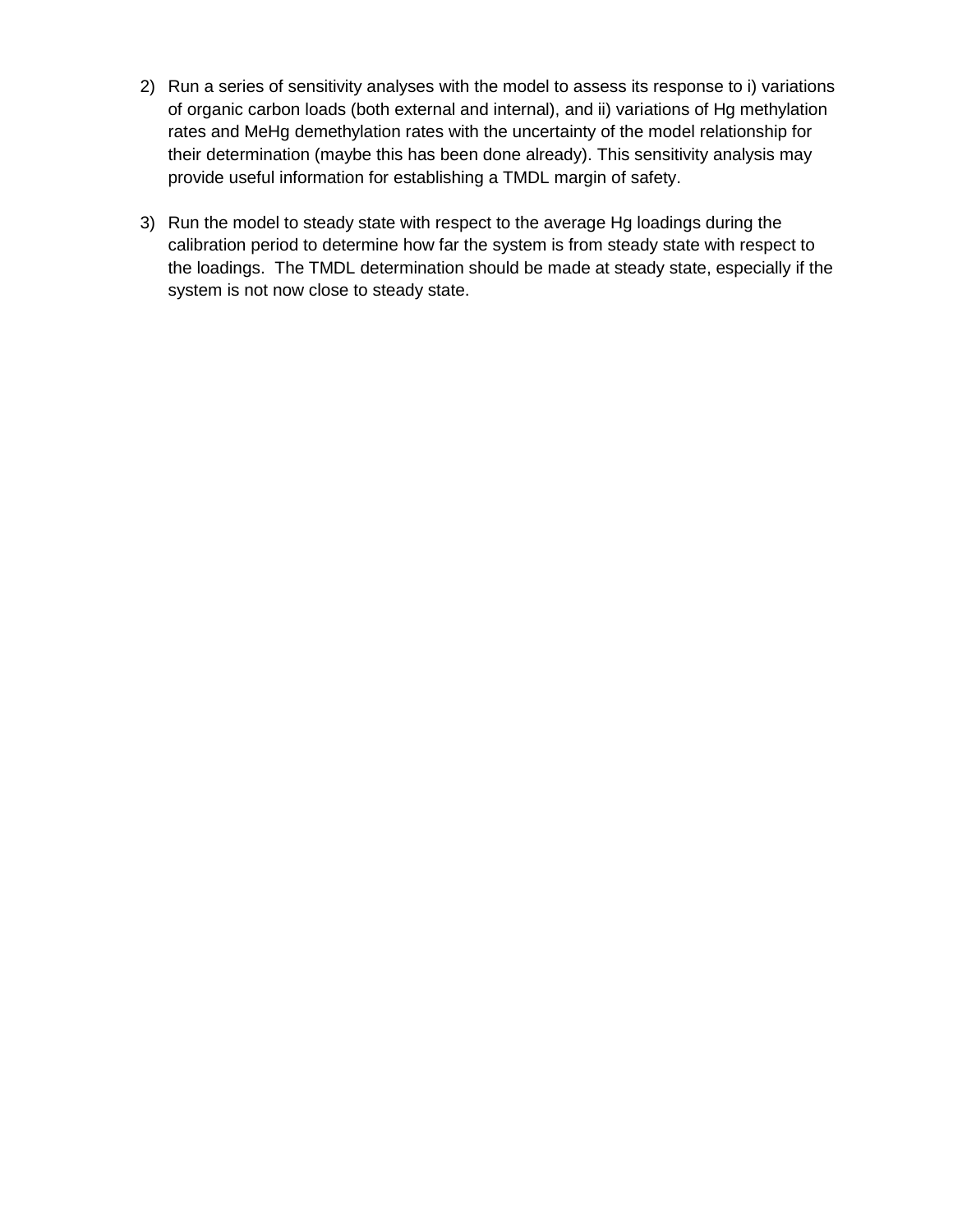

MEMORANDUM

| To: | ANTONY TSENG<br>ROSELLA O'CONNOR |               | DATE: JANUARY 2011                                        |
|-----|----------------------------------|---------------|-----------------------------------------------------------|
|     |                                  | $R_{\rm E}$ . | MERCURY TMDL MODEL MEG<br><b>REVIEW COMMENTS RESPONSE</b> |
|     | FROM: R.L. MILLER                |               | FILE: RTIN.003.001.3G                                     |

FROM: R. L. MILLER JAMES WANDS

## Technical Memorandum Report Refining the CARP Mercury Model Response to Model Evaluation Group (MEG) Comments

## Task 3G

## U.S. EPA Contract EP-C-08-003 Task Order 2008-01 Modification 4 Awarded to RTI International and HydroQual, Inc.

Previously, the CARP mercury model was revised by HydroQual for NY/NJ Harbor TMDL development purposes. The revisions were summarized by HydroQual in a March 22, 2010 technical memorandum report and during a conference call with an EPA appointed Model Evaluation Group (MEG) on October 20, 2010. The MEG members include Joe DePinto (Senior Scientist, LimnoTech) and Chad Hammerschmidt (assistant Professor, Wright State University).

The major enhancement was a change to the CARP model methylation and demethylation rates based on site specific measurements conducted by independent academic researchers subsequent to CARP. The major result of the revision is an improvement in model and data comparisons for water column and sediment methylmercury concentrations. This improvement is important because, although the TMDL calculations will be based on existing State water quality standards for total and dissolved mercury, it must be demonstrated that the final TMDL determined also meets the federal criterion for methylmercury in fish.

The MEG provided a written review of the model enhancements on November 18, 2010. Overall the MEG provided positive feedback on the enhanced model:

"A major model revision was a change in the estimation of the Hg methylation and methylmercury (MeHg) demethylation rates. The MeHg demethylation process in the aerobic layer of sediments was reformulated to be a function of the modelcomputed sediment oxygen demand, where it is shown that the sediment oxygen demand is a good surrogate for microbial activity. The method used to estimate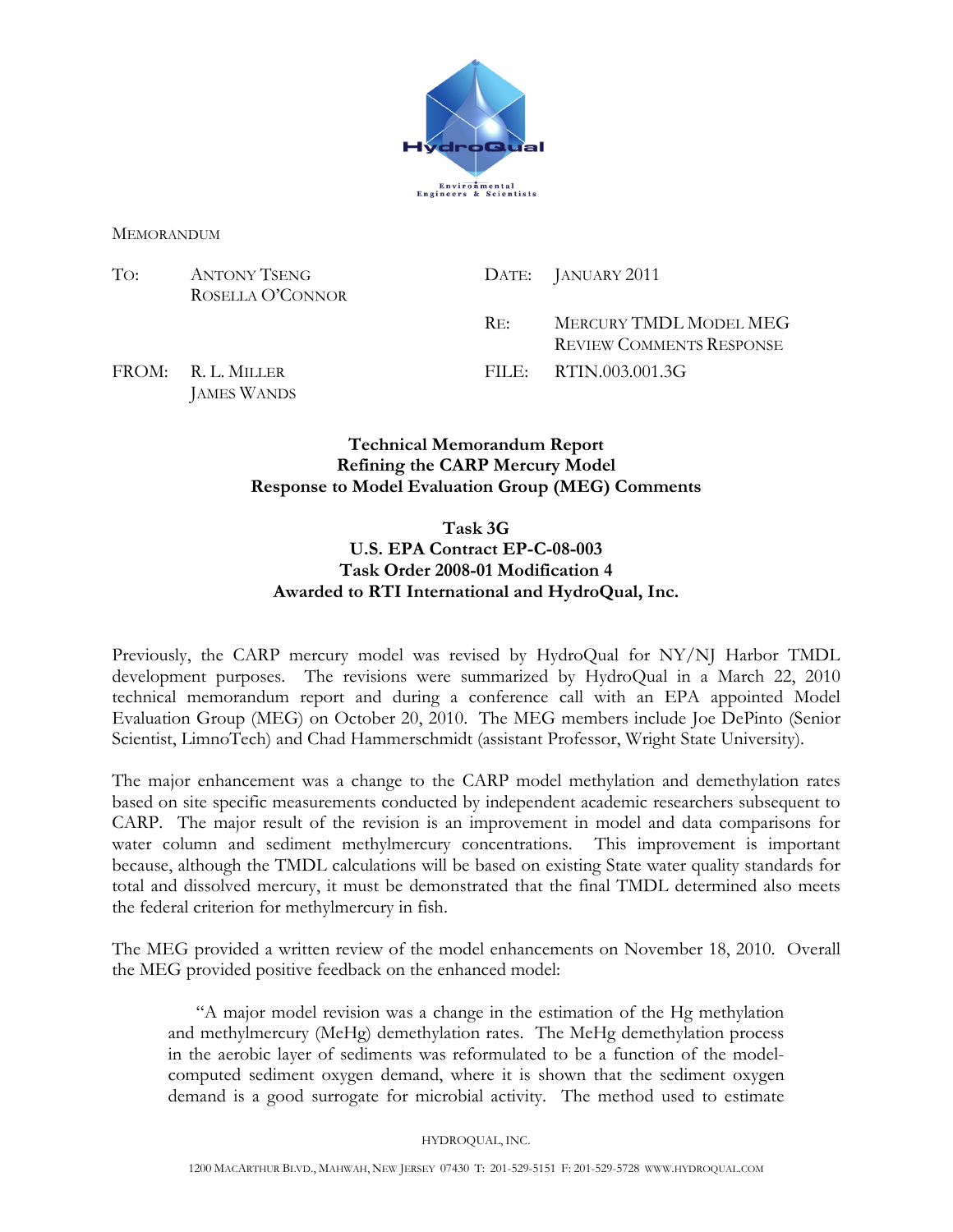gross Hg methylation rate and gross MeHg demethylation rate seems reasonable, given the data available for net MeHg production rate. Importantly, modeled net MeHg production rates compare well with measured rates at several stations in the Harbor where the modeled and empirical data were contrasted.

The revised model does a much better job of simulating the Hg(II) and MeHg levels and fluxes in the system than the previous version of the model, including both absolute comparisons with empirical data and the comparison of probability distributions in the system. Compared to empirical results for particular locations in the Harbor, the revised model predicts sediment particulate MeHg very well and particulate Hg(II) within a factor of about two, but it under-predicts pore water MeHg and over-predicts pore water  $Hg(II)$ . However, sediment-water fluxes of MeHg from the revised model compare well with measured fluxes and appear to capture seasonal variations. The revised model appears to do a good job in predicting water-column Hg(II) and MeHg, although it under-predicts water column Hg(II) and MeHg in the North River area where model results are compared to the Heyes et al. (2004) data. Discrepancies in this region of the system may result from Heyes and colleagues intentionally sampling in the turbidity maximum. Nevertheless, the model calibration overall is quite good and seems like it is ready for application."

The MEG also provided three suggestions for sensitivity/diagnostic model simulations to provide additional information on the behavior of the model. To assist in EPA's consideration of these suggestions, HydroQual's responses below provide further descriptions and discussion of model applications.

MEG Suggestion  $1 -$  Compare model computed distribution coefficients for Hg(II) and MeHg in the water column and sediments to those that have been measured. This might provide some insight on a critical condition for the TMDL.

HydroQual Response for MEG Suggestion  $1 - A$  time-variable, multi-year approach is planned for Harbor TMDL development for mercury, consistent with the adopted approach for other toxic contaminants of concern, nutrients/dissolved oxygen, and pathogens. A time-variable, multi-year approach provides a method for accounting for critical conditions that can vary across locations and Harbor sub-regions. In this sense, gaining insight on a critical condition for the mercury TMDL based on variations in implied distribution coefficients is not a necessary TMDL step. If undertaken, the information to develop the data-derived and model-derived distribution coefficients for comparison as suggested by the MEG is already largely presented in Attachments C and D and Table 2 of the March 22, 2010 technical memorandum report where dissolved and particulate phase mercury and methylmercury concentrations are shown. Calculations of distribution coefficients would be another way of presenting (i.e., as a ratio) this phase specific concentration information.

MEG Suggestion  $2 -$  Run a series of sensitivity analyses with the model to assess its response to i) variations of organic carbon loads (both external and internal), and ii) variations of Hg methylation rates and MeHg demethylation rates with the uncertainty of the model relationship for their determination (maybe this has been done already). This sensitivity analysis may provide useful information for establishing a TMDL margin of safety.

HYDROQUAL, INC.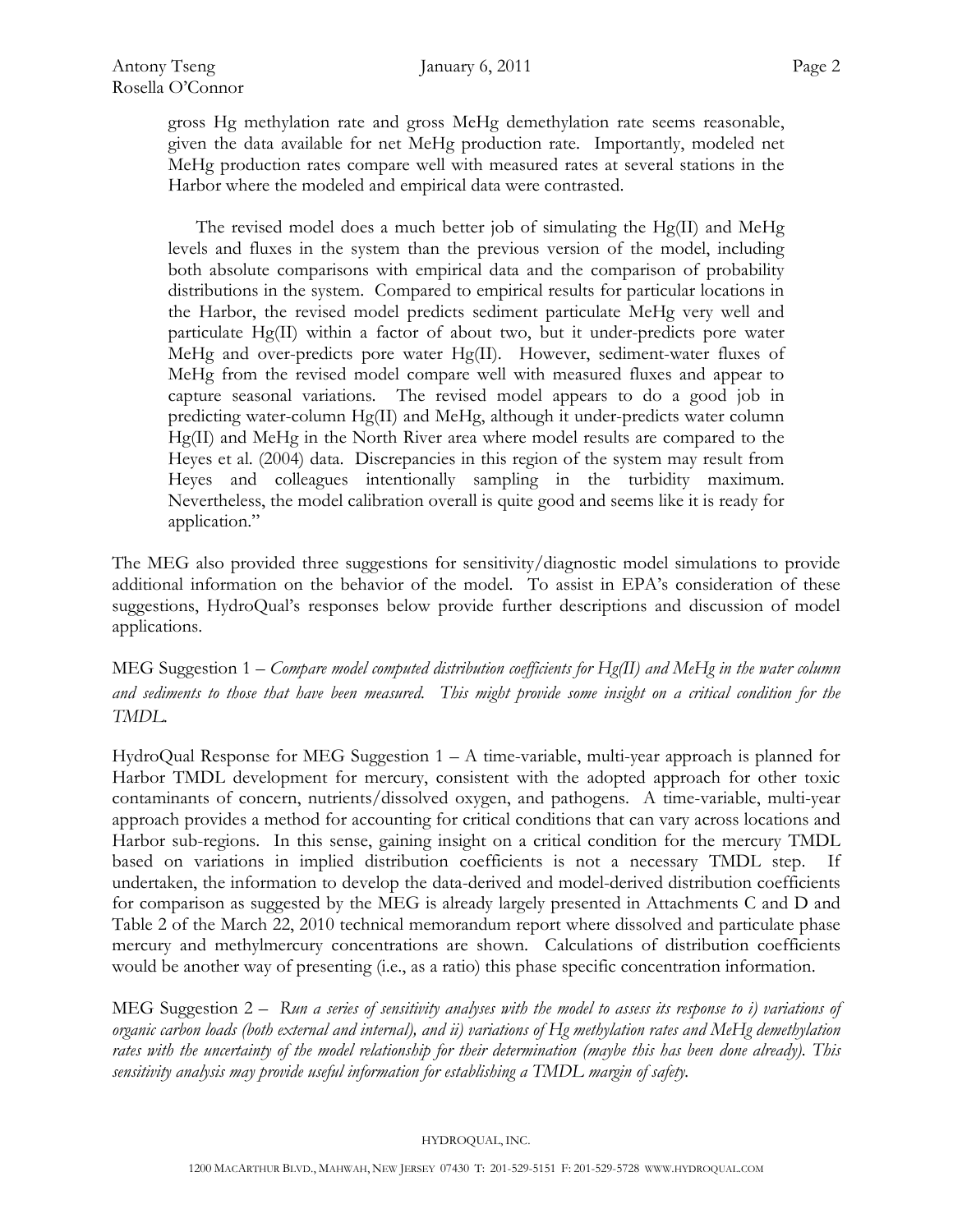HydroQual Response for MEG Suggestion 2 – The intended approach for all Harbor TMDLs (i.e., pathogens, nutrients/dissolved oxygen, hydrophobic organic contaminants) is to account for the margin of safety implicitly. Sensitivity analyses are one mechanism for developing part of the justification for the implicit margin of safety. The MEG suggested two different types of sensitivity analyses for margin of safety justification purposes. The first involves sensitivity to organic carbon loads.

Organic carbon loading, specifically the ambient dissolved organic carbon produced by the organic carbon loadings, has greater relevance for methylmercury concentrations than it does for total mercury and dissolved mercury concentrations which will drive the mercury TMDLs. Also, organic carbon considerations are not unique to methylmercury and impact the hydrophobic organic contaminants of concern. Sensitivity work on organic carbon loadings from tributary headwaters examining the impact of more refractory particulate organic carbon loading on strongly hydrophobic contaminants such as dioxin was previously performed and reported on for EPA in May 2010.

Specifically, for the NY/NJ Harbor Toxics TMDL purposes of addressing margin of safety, seasonal variation, and potential public comments, a CARP modeling sensitivity analysis of 2,3,7,8- TCDD concentrations in the NY/NJ Harbor to refractory organic carbon fraction in tributary headwaters was completed in May 2010. Two versions of sensitivity analysis were completed. The first version considers a hypothetical increase of the inert fraction of particulate organic carbon introduced by tributary headwaters. While this increases sediment organic carbon, the analysis assumed that the total contaminant mass in the bed initial condition would remain unchanged. The increase in inert fraction of particulate organic carbon introduced by tributary headwaters evaluated would be expected to change future water column concentrations of strongly particle bound contaminants, such as  $2,3,7,8$ -TCDD, by -11.9% to  $+4.2%$ , with an overall average potential change in the water column concentration across HEP waters of -2.7%. There would be longer time horizons associated with the response of contaminant concentrations in the bed to contaminant loading changes. The second sensitivity analysis considered the potential increase in the inert fraction of particulate organic carbon introduced by tributary headwaters in an historical context whereby legacy contaminant mass in the sediment bed was also simultaneously increased (i.e., legacy measured contaminant per mass organic carbon sediment initial conditions were applied to a higher mass of organic carbon). The second sensitivity analysis conditions resulted in the calculation of an average increase in 2,3,7,8-TCDD water column concentration of 30.1% and range of 9.4% to 49.4% across the HEP waters. For TMDL calculations where the full removal of legacy contamination as a starting point is an assumption in the TMDL, the results of the first sensitivity analysis are more relevant. A hypothetical change in refractory organic carbon fraction in tributary headwaters would be acting on current loadings only.

It is also noted that mercury is known to complex with species other than dissolved organic carbon (e.g., sulfides, chlorides, hydroxides, etc.) and these species are also an element of the implicit margin of safety for mercury. If a new organic carbon loading sensitivity were to be authorized by EPA, it might be advisable to evaluate a single "post nutrient TMDL" reduced organic carbon loading condition for mercury as well as the other TMDL contaminants.

The second suggestion involves model sensitivity to methylation and demethylation rates. To a large degree this has already been completed. Along with the methylation/demethylation rates of the original CARP model, the process of developing the enhanced CARP model included evaluation of nineteen different methylation/demethylation rate conditions with marked improvement (i.e., high

HYDROQUAL, INC.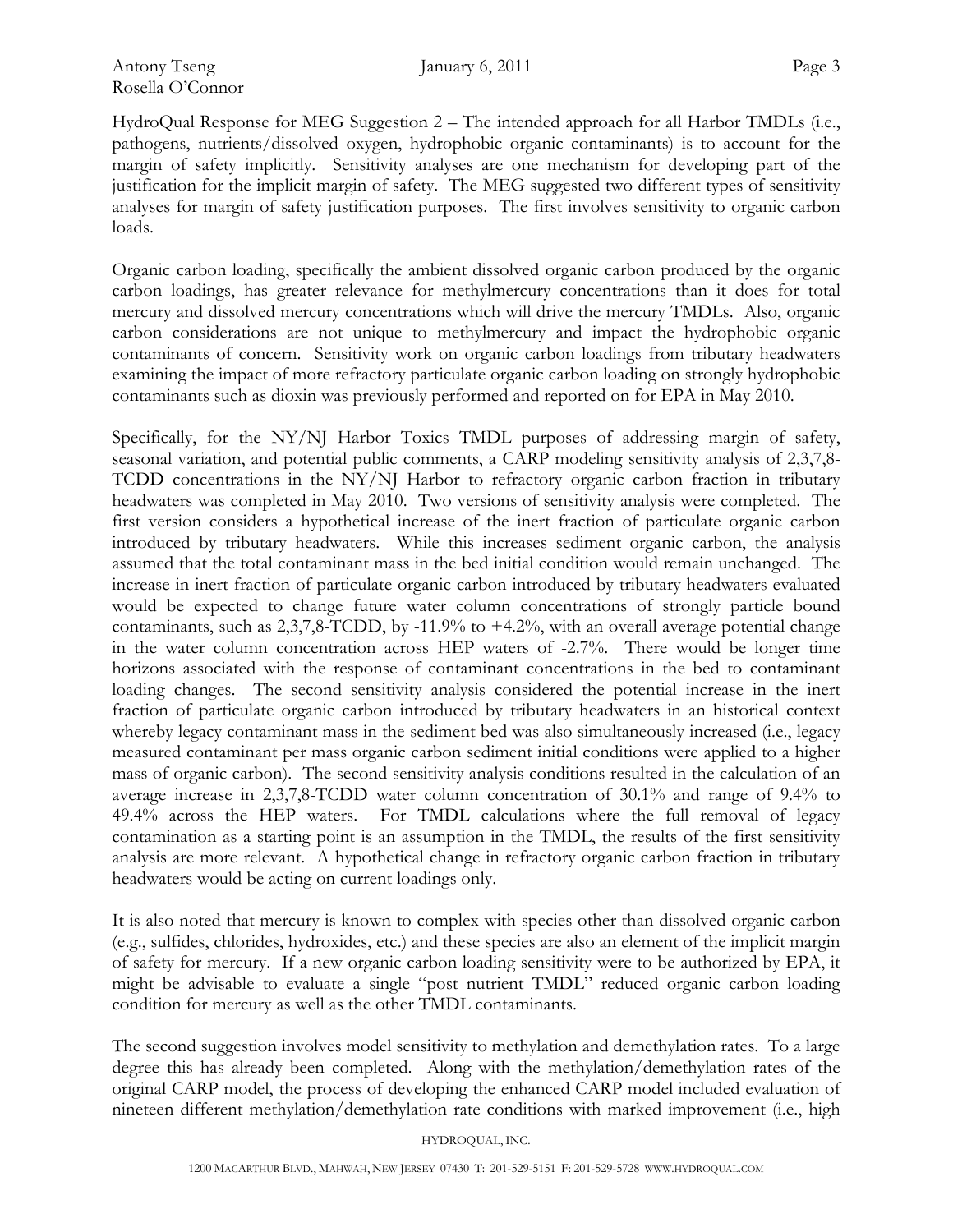sensitivity) between the original and enhanced calibrations. While not exactly a series of runs within the uncertainties of the calculation methods for methylation and demethylation rates as the MEG suggested, the completed work bounds the extremes.

MEG Suggestion  $3 - R$ un the model to steady state with respect to the average Hg loadings during the calibration period to determine how far the system is from steady state with respect to the loadings. The TMDL determination should be made at steady state, especially if the system is not now close to steady state.

HydroQual Response for MEG Suggestion 3 - The planned approach for mercury TMDLs, similar to the approach already being followed for hydrophobic organochlorine contaminants and planned for PAH contaminants, is to base TMDL calculations on model simulations of conditions 29 to 32 years in the future after loading adjustments have been made. The rationale for basing the TMDLs on modeled conditions after a long term exposure to the reduced loadings is to allow for the system to come into steady state with the loadings changes. This approach already captures the MEG's intention that TMDL determinations should be made at steady state.

The model calibration includes four years of "spin-up" and four years of calibration. It is already known from work done on CARP that the calibration period is insufficient for reaching a steady state with respect to loadings changes and the calibration period will therefore not be used as the basis for TMDL calculations for mercury or any of the other toxic contaminants. If EPA authorizes that new model simulations will be performed to test for steady state with respect to loadings changes as the MEG has suggested, the simulations would be for the purpose of confirming the previous CARP finding from 100 year simulations that for most Harbor locations and contaminants, 29 to 32 years of simulation are needed to achieve steady state with respect to loadings changes. Performing new model testing simulations over multiple decades would be a significant effort.